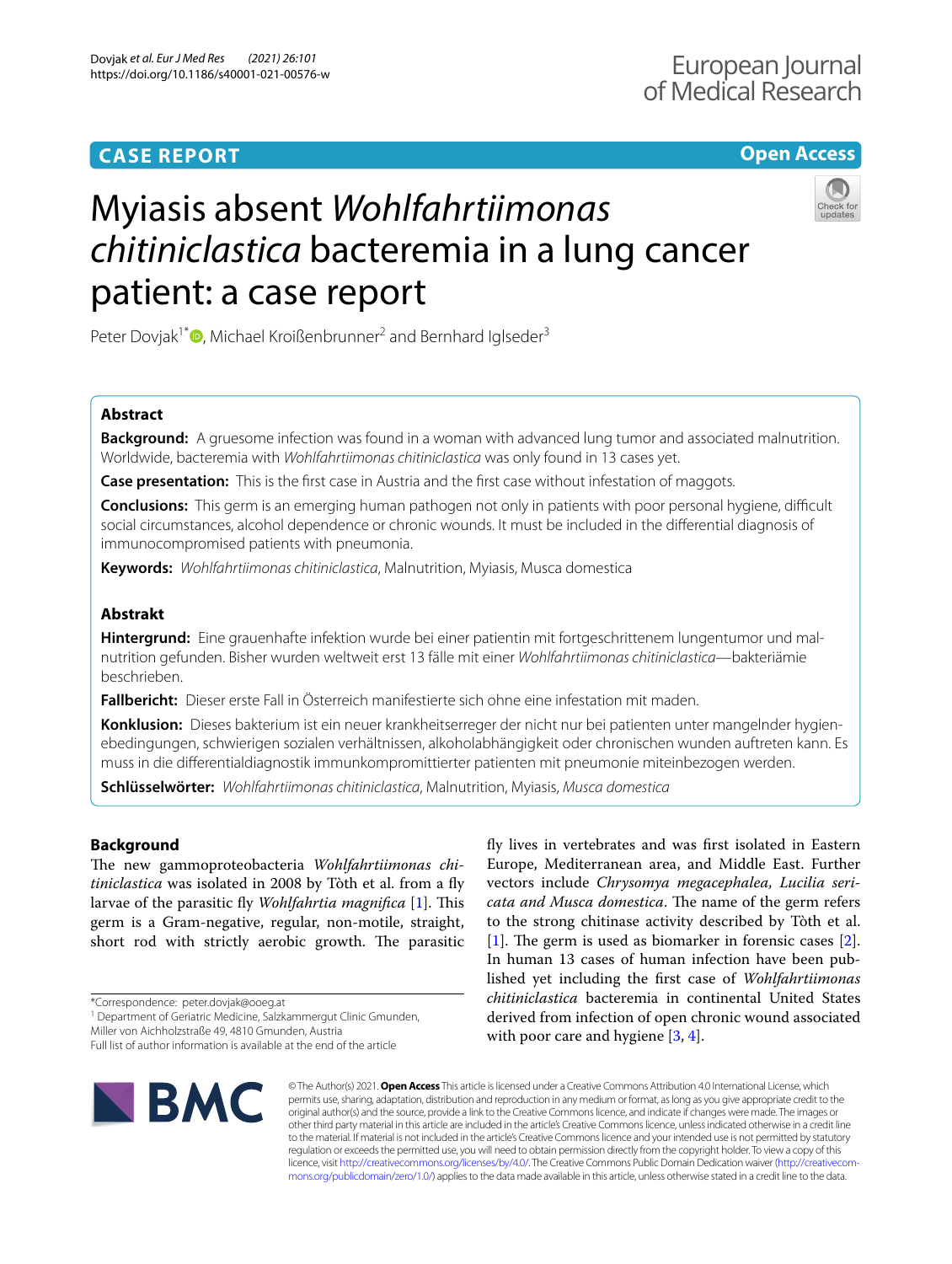#### **Case presentation**

A 79-year-old female presented to the department of acute geriatric medicine due to unintended weight loss of 6 kg in the last 6 months, loss of appetite and fatigue. The medical history was remarkable: exactly 2 years before admission she was admitted to the department of internal medicine in the same hospital because of thoracic pain on the right side with an intensity of 10 in the visual analog scale. In the computed tomography a spiculated pulmonary lesion of 30 mm diameter was detected in the right anterolateral upper lobe of the lung. The radiologist classifed the lesion highly suspicious for cancer. A positron emission tomography confrmed the suspicion for cancer due to high activity in the fuorodeoxyglucose metabolism. A newly detected pleural efusion was drained and amber fuid with bloody spots was analyzed. It revealed a mass of neutrophilic granulocytes, histiocytes and mesothelial cells, findings that were classifed as reactive for infammation. No tumor cells were found. Cultures for the detection of tuberculosis and anaerobic or aerobic germs were negative. Aminopenicillin was given parenterally and an appointment was made for bioptic clarifcation of the lesion for outpatients, an appointment that was not perceived because of negative attitudes of the patient against an invasive procedure. Therefore, no exact diagnosis of the tumor could be made. No further decision making process between physician and patient`s relatives were documented.

Two years later, on admission to the department of acute geriatric medicine, she had a reduced general condition. On her right upper feld, the respiratory sound was attenuated. Her skin was pale, and she was emaciated. The body mass index was 16 (ideal value 24–29, age and sex adjusted).

In the comprehensive geriatric assessment, we found 18.5 score points in the Mini Nutritional Assessment (range 0–30 points, lower points indicating malnutrition), indicating malnutrition and 95 score points (range 0–100 points, higher points indicating higher performance status) in the Barthel index, indicating the selfcare uncompromised. The cognitive tests (Mini Mental test and Clock Performance Test) were unremarkable.

A repeated thoracic computer tomography indicated an enlargement of the lesion in the right upper lobe of the lung to  $9 \times 9 \times 7.5$  cm diameter with a similar lesion in the right lower feld of the lung being highly suspicious for metastasis. The lesion was spiculated, with an unshaped border and lobulated. The draining bronchus stopped abruptly in front of the lesion. The lymph nodes were normal; we noted no destruction of the adjacent ribs.

Laboratory fndings of the peripheral venous blood sample were as following: leucocytes  $11,\!300/\mathrm{mm}^3$  (86.6%) neutrophils); hemoglobin count 9.9 g/dl; platelet count  $3,34,000/mm^3$ .

Her serum chemistry results were as follows:  $[Na^+]$ , 135 mmol/l;  $[K^+]$ , 4.3 mmol/l; estimated glomerular filtration rate (MDRD formula) 51 ml/minute; C-reactive protein 115 mg/l. The results of liver metabolism were unremarkable. The test for COVID-19 virus (polymerase chain reaction test) was negative as well as the test for *Mycobacterium tuberculosis* (QuantiFERON®-TB Gold Test).

After drawing samples for blood cultures, a calculated therapy for suspected popped up pneumonia was started with ampicillin plus sulbactam parenterally due to the diagnostic workup.

One set of blood cultures were sent to our microbiological laboratory and incubated in the Beckton and Dickinson (BD) Bactec<sup>™</sup> Instrument, which provided a positive result for the aerobic bottle after an incubation period of 15 h and 30 min. A Gram staining performed with the positive blood culture and the specimen was plated and incubated accordingly to the manufacturer's protocol. The Gram staining showed short Gramnegative rods (Fig. [1](#page-1-0)). After 24 h of incubation at 35 °C under aerobic conditions growth could be seen on Poly-ViteX Agar, Columbia Blood Agar and MacConckey media (BD) (Fig. [2\)](#page-2-0), showing a mucoid morphology as previously described by Chavez et al. [\[4](#page-3-3)]. Cultivated bacteria were further analyzed with a Bruker Microflex MALDI-TOF (Matrix assisted laser desorption ionization–time of fight) mass spectrometer setup. Data which were obtained from the Bruker Microflex setup showed a strong result for *Wohlfahrtiimonas chitiniclastica* according to the score of 2.56 and a consistency rating of  $A+++$  due to the manufacturer's protocol, using

<span id="page-1-0"></span>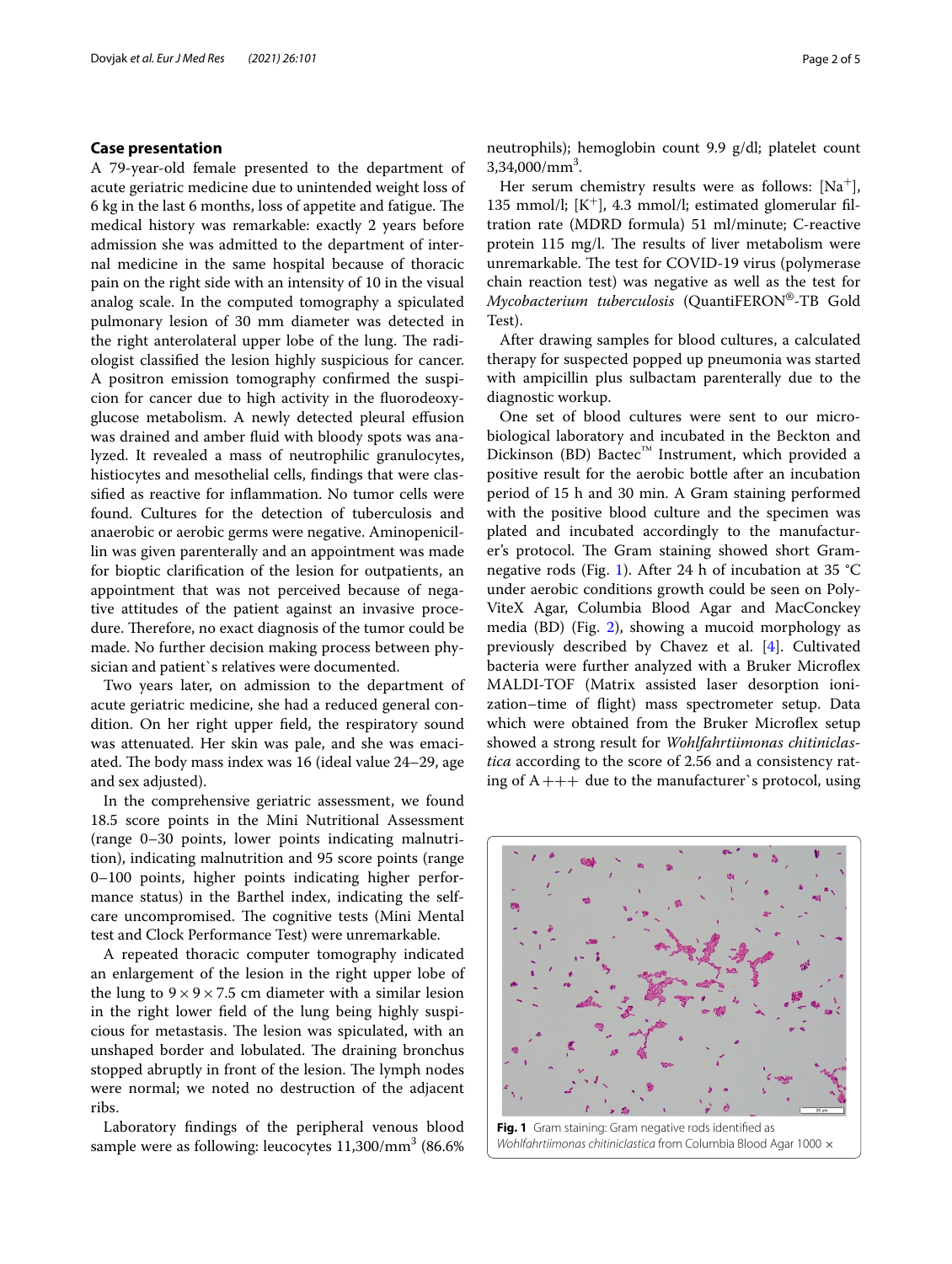

<span id="page-2-1"></span><span id="page-2-0"></span>**Table 1** Minimum inhibitory concentrations (MIC) testing of *Wohlfahrtiimonas chitiniclastica* for selected substances

| <b>Antibiotic</b>            |       | $MIC (uq/ml)$ Remark for clinical use |
|------------------------------|-------|---------------------------------------|
| Amoxicillin/clavulanic acid  | 0.12  | Yes                                   |
| Piperacillin/tazobactam      | 0.19  | Yes                                   |
| Cefotaxim                    | 0.012 | Yes                                   |
| Cefepime                     | 0.023 | Yes                                   |
| Imipenem                     | 0.19  | Yes                                   |
| Ciprofloxacin                | 0.016 | Yes                                   |
| Trimethoprim/sulfmethoxazole | 0.19  | Not applicable                        |

the research version 4.1 model-based testing compass database from Bruker Daltonics. Since the MALDI TOF analysis provided a solid result of  $> 2$ , which secures identification at species level. Therefore, no further diagnostic procedures were necessary to provide the clinician with a feasible result.

To provide guidance for adequate therapy in this case, our laboratory conducted an elipsometer-tests (BD) and interpreted the results according to EUCAST (European Committee on antimicrobial susceptibility testing) PK/ PD (pharmacokinetic/pharmacodynamic) non-species related breakpoints (Table [1](#page-2-1)), since species specifc break-points were absent [\[5](#page-3-4), [6](#page-3-5)]. The strain of *Wohlfahrtiimonas chitiniclastica* showed very low minimum inhibitory concentrations for all antibiotics indicating antibiotic treatment could be taken into account.

Along with the blood culture results an additional exposure history was performed. The results showed that the patient lived with a dog and was a cigarette smoker with an exposure of 30 pack years and denied drug use. The patient remained afebrile and without pain. Her chief complaints were fatigue and exhaustion. Blood cell counts and parameters of infammation remained unchanged despite the advanced oncologic situation. We initiated nutritional support using supplements and a diet adjusted to the recommendations of the dietologist. Detailed consultation on further diagnostic and therapeutic options followed on several occasions and clinical visits were accompanied by the patient's cohabitant. For personal reasons, the patient refused further diagnostic or therapeutic measures. In accordance with the patient's wishes, we constituted a palliative care and fnalised the antibiotic course after 8 days without consecutive laboratory controls. The further clinical course after discharge from hospital was unremarkable according to the report of her family doctor. Due to the increased need of care, the patient's cohabitant established home nursing. The patient died 19 days after the discharge from hospital; no autopsy was performed due to the order of the family.

## **Conclusions and discussion**

Here we present the frst case of a *Wohlfahrtiimonas chitiniclastica* bacteraemia in Austria in a terminally ill cancer patient. To our best knowledge, this is the frst case of infection with *Wohlfahrtiimonas chitiniclastica* without an infestation with maggots. Myiasis typically involves skin and soft tissues, either primarily or in wounded skin. It occurs in patients with multimorbidity, mental retardation, alcoholism, diabetes mellitus, basal cell carcinoma, and vascular occlusive disease [[7\]](#page-3-6). Maggots has also been used for centuries to promote debridement and healing of wounds as a therapeutic approach [[8\]](#page-3-7). Notably our patient showed no history of having sufered from myiasis or a therapy with maggots. The majority of recent published cases reported myiasis in patients who have lived under poor hygienic conditions and sufered from open skin wounds [\[9](#page-3-8)]. In contrast our case patient had an intact integument. Unfortunately, no obvious infection pathway was identifable, since the patient lacked myiasis. Nevertheless, several meaningful observations can be ofered in our case:

In our opinion, the most potent risk factor in this case was malnutrition, which is a risk factor for poorer outcome among patients with infections. A retrospective observational cohort study extracted from a national database analysed 3,34,266 patients with sepsis, showing that the odds were increased up to 297% [[10](#page-3-9)]. Eforts, involving all health care providers in the prevention, identifcation, and treatment of malnutrition in community-dwelling people before hospitalization might mitigate against these devastating outcomes, but in this case, malnutrition was associated with advanced and progressing lung tumour with high suspicion for lung cancer. To our regret, we could not persuade our patient for further diagnostic workup and therapy.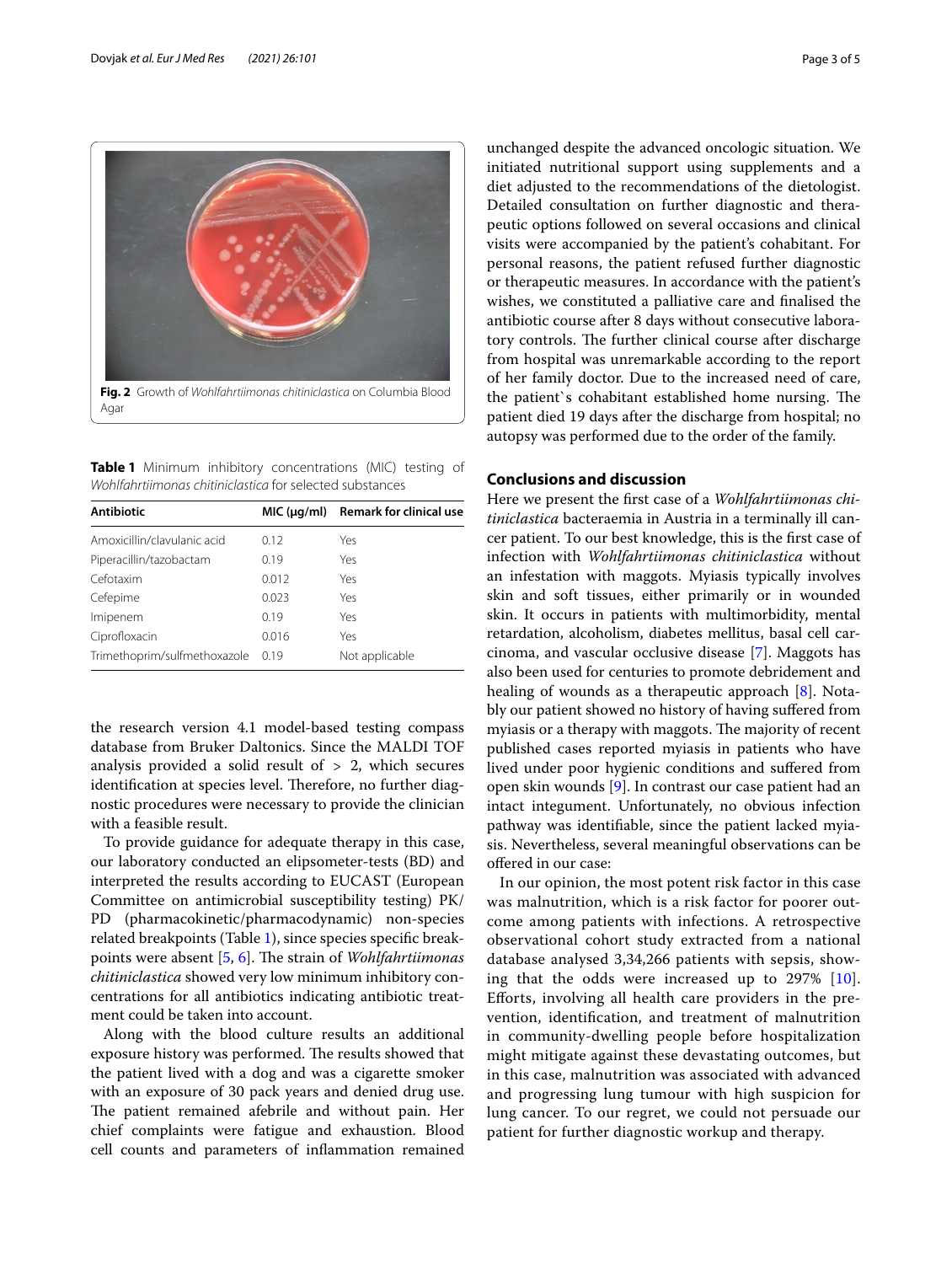One possible source of infection with *Wohlfahrtiimonas chitiniclastica* may be the common housefy, *Musca domestica* (Linnaeus, 1758). It is the most common and widespread fy species in the world. *Musca domestica* lives in close association with humans and is able to complete its entire lifecycle within habitations of humans and domestic animals. The patient in our case lived with a dog. Transmission of pathogens from housefies to human are well known, which may also cause serious and even life-threatening infections. At least 130 diferent bacteria, viruses, fungi, and parasites were identifed in association with the insect to date [[11](#page-3-10), [12](#page-3-11)]. Although, Khamesipour et al. (2018) did not mention the particular bacteria, which had been found in our case in his review article on human pathogens carried by the housefy, *Wohlfahrtiimonas chitiniclastica* was found in myiasis induced by *Musca domestica* and induced a case of fulminant sepsis described by Almuzara et al. (2011) and Parwani et al. (2014) [\[13](#page-4-0), [14\]](#page-4-1). A similar infection pathway is assumable for our patient. Bacteraemia with *Wohlfahrtiimonas chitiniclastica* in our case was detected in October, the month with the highest activity and spread of *Musca domestica* due to the biology of the insect in Austria [[15\]](#page-4-2). This fact strengthens this assumable infection pathway.

In summery *Wohlfartiimonas chitiniclastica* has to be considered as an emerging human pathogen in patients in a terminal oncologic situation with malnutrition. Only 13 documented cases of human infections have been published in the last decade. This case report represents the first incidence in Austria  $[3]$  $[3]$ . The so far published cases of infected patients were all quite impressive: the patients had poor personal hygiene, difficult social circumstances, alcohol dependence or chronic wounds. The sites of isolation have ranged from the skin, bone, soft tissue and blood, but not so in our case. Our patient was a graduated retired business owner of an antique shop, contradicting the previously described living conditions.

#### **Acknowledgements**

Thanks to Lukas Scharnagl, MSc. for the proofreading as native speaker.

#### **Authors' contributions**

MK collected and contributed the microbiologic data. BI conceived and designed the analysis. PD collected the clinical data in this case and wrote the paper. All authors read and approved the fnal manuscript.

#### **Funding**

No funding was received for this case report.

#### **Availability of data and materials**

All clinical and microbiological data in this case are electronically stored in the hospital information system.

#### **Declarations**

#### **Ethics approval and consent to participate**

The Manuscript submitted for publication has been performed in accordance with the ethical standards laid down in the 1964 Declaration of Helsinki. An informed consent was regarded as unrecoverable in this case report of a ceased patient.

#### **Consent for publication**

All authors gave written consent for publication.

#### **Competing interests**

Peter Dovjak receives honoraria as lecturer on the faculty of medicine in Linz and on the University of Applied Sciences in Linz, Michael Kroissenbichler and Bernhard Iglseder declared no competing interests.

#### **Author details**

<sup>1</sup> Department of Geriatric Medicine, Salzkammergut Clinic Gmunden, Miller von Aichholzstraße 49, 4810 Gmunden, Austria. <sup>2</sup>Institute of Pathology, Salzkammergut Clinic Vöcklabruck, Dr.-Wilhelm-Bock-Straße 1, 4840 Vöcklabruck, Austria. <sup>3</sup> Department of Geriatric Medicine, Christian-Doppler-Clinic, Paracelsus Medical University, Ignaz-Harrer-Straße 79, A-5020 Salzburg, Austria.

Received: 12 April 2021 Accepted: 2 September 2021 Published online: 08 September 2021

#### **References**

- <span id="page-3-0"></span>1. Tóth EM, Schumann P, Borsodi AK, Kéki Z, Kovács AL, Márialigeti K. *Wohlfahrtiimonas chitiniclastica* gen. nov., sp. nov., a new gammaproteo‑ bacterium isolated from *Wohlfahrtia magnifca* (Diptera: Sarcophagidae). Int J Syst Evol Microbiol. 2008;58(Pt 4):976–81.
- <span id="page-3-1"></span>2. Iancu L, Necula-Petrareanu G, Purcarea C. Potential bacterial biomarkers for insect colonization in forensic cases: preliminary quantitative data on *Wohlfahrtiimonas chitiniclastica* and *Ignatzschineria indica* dynamics. Sci Rep. 2020;10(1):8497.
- <span id="page-3-2"></span>3. Schröttner P, Rudolph WW, Damme U, Lotz C, Jacobs E, Gunzer F. *Wohlfahrtiimonas chitiniclastica*: current insights into an emerging human pathogen. Epidemiol Infect. 2017;145(7):1292–303.
- <span id="page-3-3"></span>4. Chavez JA, Alexander AJ, Balada-Llasat JM, Pancholi P. A case of *Wohlfahrtiimonas chitiniclastica* bacteremia in continental United States. JMM Case Rep. 2017;4(12):e005134.
- <span id="page-3-4"></span>5. The European Committee on Antimicrobial Susceptibility Testing. Breakpoint tables for interpretation of MICs and zone diameters. Version 10.0. Sweden: Eurocast Breakpoint tables for interpretation of MIC's and zone diameters; 2020.
- <span id="page-3-5"></span>6. Joyce LF, Downes J, Stockman K, Andrew JH. Comparison of fve methods, including the PDM Epsilometer test (E test), for antimicrobial susceptibility testing of Pseudomonas aeruginosa. J Clin Microbiol. 1992;30(10):2709–13.
- <span id="page-3-6"></span>7. Yildirim I, Ceyhan M, Cengiz AB, Saki CE, Ozer E, Beken S, et al. What's eating you? *Cutaneous myiasis* (*Wohlfahrtia magnifca*). Cutis. 2008;82(6):396–8.
- <span id="page-3-7"></span>8. Sherman RA. Maggot therapy takes us back to the future of wound care: new and improved maggot therapy for the 21st century. J Diabetes Sci Technol. 2009;3(2):336–44.
- <span id="page-3-8"></span>9. de Dios A, Jacob S, Tayal A, Fisher MA, Dingle TC, Hamula CL. First report of *Wohlfahrtiimonas chitiniclastica* isolation from a patient with cellulitis in the United States. J Clin Microbiol. 2015;53(12):3942–4.
- <span id="page-3-9"></span>10. Adejumo AC, Akanbi O, Pani L. Protein energy malnutrition is associated with worse outcomes in sepsis-A nationwide analysis. J Acad Nutr Diet. 2019;119(12):2069–84.
- <span id="page-3-10"></span>11. Barin A, Arabkhazaeli F, Rahbari S, Madani SA. The housefy, *Musca domestica*, as a possible mechanical vector of Newcastle disease virus in the laboratory and feld. Med Vet Entomol. 2010;24(1):88–90.
- <span id="page-3-11"></span>12. Khamesipour F, Lankarani KB, Honarvar B, Kwenti TE. A systematic review of human pathogens carried by the housefy (*Musca domestica* L.). BMC Public Health. 2018;18(1):1049.